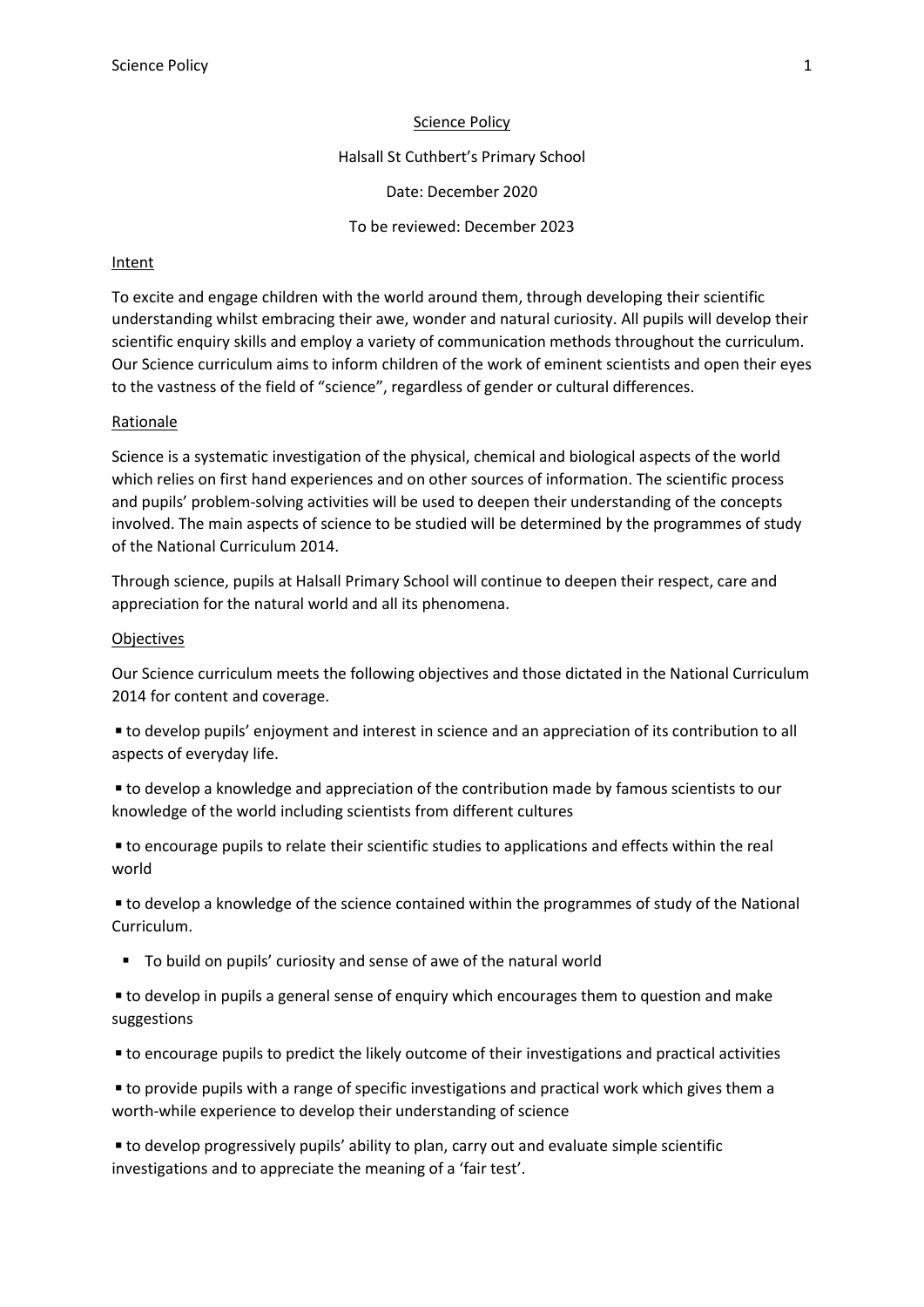- To develop the ability to record results in an appropriate manner including the use of diagrams, graphs, tables and charts
- to introduce pupils to the language and vocabulary of science

■ to give pupils regular opportunities to use the scientific terms necessary to communicate ideas about science

■ to develop pupils' basic practical skills and their ability to make accurate and appropriate measurements

■ within practical activities give pupils opportunities to use a range of simple scientific measuring instruments such as thermometers and force meters and develop their skill in being able to read them.

■ to give pupils opportunities to use ICT (video, digital camera, data logger) to record their work and to store results for future retrieval throughout their science studies

■ to give pupils the chance to obtain information using the internet.

## Principles of teaching and learning

Pupils will be involved in a variety of structured activities and in more open-ended investigative work:

■ activities to develop good observational skills

◾practical activities using measuring instruments which develop pupils' ability to read scales accurately

- structured activities to develop understanding of a scientific concept
- open ended investigations.

On some occasions pupils will carry out the whole investigative process themselves or in small groups.

Wherever possible science work will be related to the real world and everyday examples will be used.

#### Continuity and Progression

Foundation Stage pupils investigate science as part of Understanding of the World. Children are encouraged to investigate through practical experience; teachers guide the children and plan opportunities that allow the children to experience and learn whilst experimenting for themselves. By careful planning, pupils' scientific skills and knowledge gained at Key Stage 1 will be consolidated and developed during Key Stage 2.

Key stages 1 and 2 follow the Lancashire Grid For Learning whole-school planning, which determines topics for each year group. This ensures full coverage and enables topics to be revisited to secure key learning. As we are mixed age classes, a 2 year long-term plan is used. Scientific skills progress following a year group expectation map, called "working scientifically" grids.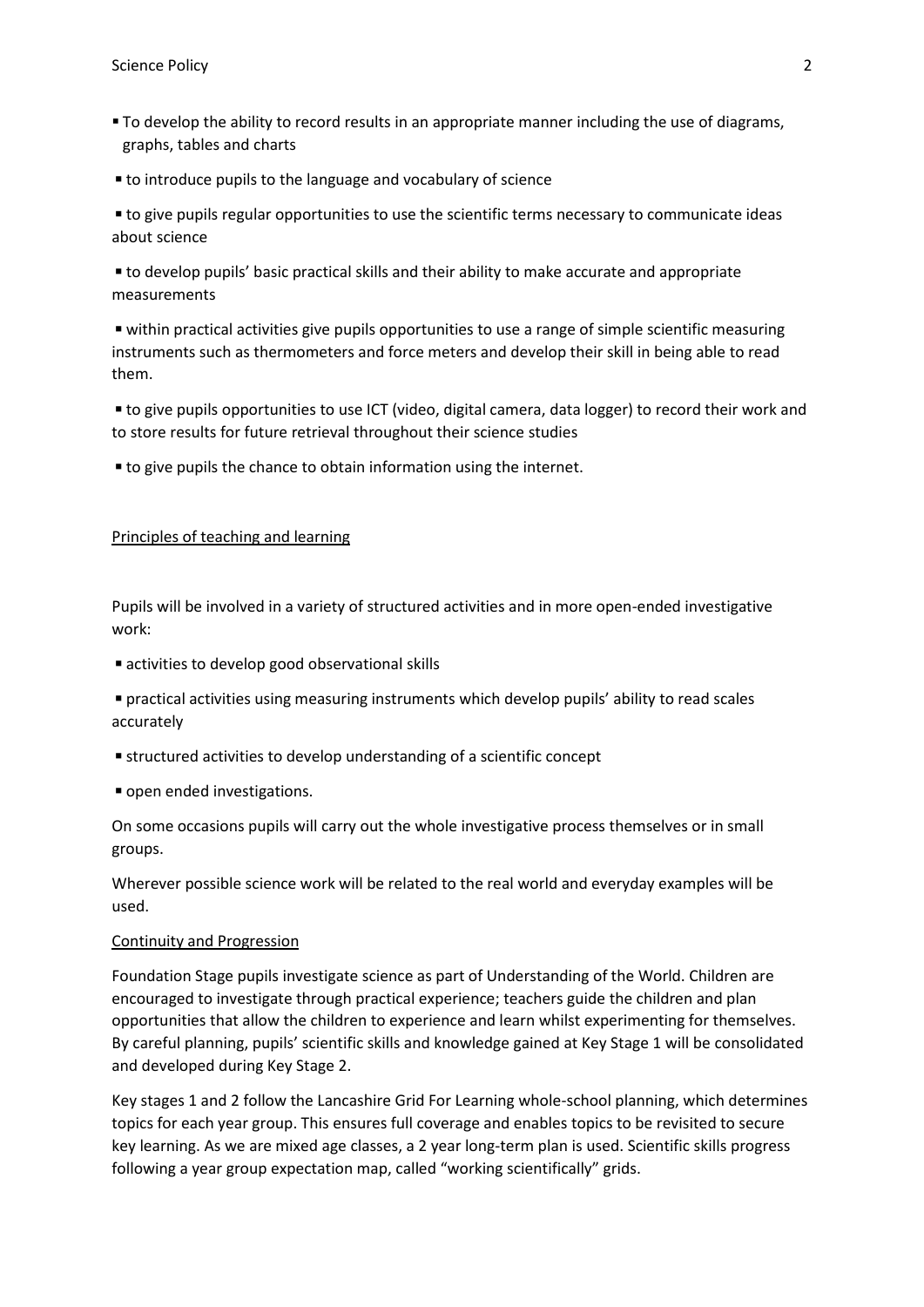We use the Lancashire investigation boards that children are introduced to in KS1 and become increasingly familiar with throughout KS2.

Teacher use a common planning sheet, which highlights the vocabulary needed for the unit, a skill focus and the scientists who link to the topic. Maths and English links are made explicit and any possible trips or visitors are recorded. The final outcome for the pupils' learning is expected to be a real, useful outcome, to ensure the children see a purpose to their learning.

## Cross-curricular skills and links

Science pervades every aspect of our lives and we will relate it to all areas of the curriculum. We will also ensure that pupils realise the positive contribution of both men and women to science and the contribution from those of other cultures. We will not only emphasise the positive effects of science on the world but also include problems, which some human activities can produce.

## Differentiation and Additional Educational Needs

The study of science will be planned to give pupils a suitable range of differentiated activities appropriate to their age and abilities. Tasks will be set which challenge all pupils, including the more able. For pupils with SEN the task will be adjusted or pupils may be given extra support. The grouping of pupils for practical activities will take account of their strengths and weaknesses and ensure that all take an active part in the task and gain in confidence.

## Equality of Opportunity

All children have equal access to the science curriculum and its associated practical activities. The SLT, Class Teachers and TAs at Halsall Primary School are responsible for ensuring that all children, irrespective of gender, learning ability, physical disability, ethnicity and social circumstances, have access to the whole curriculum and make the greatest possible progress. Where appropriate, work will be adapted to meet pupils' needs and, if appropriate, extra support given. More able pupils will be given suitably challenging activities. Gender and cultural differences will be reflected positively in the teaching materials used.

### Health and safety

Pupils will be taught to use scientific equipment safely when using it during practical activities. Class Teachers and Teaching Assistants will check equipment regularly and report any damage, taking defective equipment out of action. A simple risk assessment will be carried out for all practical activities any perceived hazards and these will be communicated to the children.

# Assessment for Learning, recording and reporting

Throughout the school teachers will assess whether children are working at/above or below the expected level for their age based on their understanding and application of the content of the National Curriculum 2014. At the end of each unit taught, teachers will use the KLIPs document for that unit to assess and record pupils' attainment in that area.

Progress and attainment is reported to parents through parents' evenings and end of year reports.

# **Marking**

Much of the work done in science lessons is of a practical or oral nature and, as such, recording and marking will take many varied forms. It is, however, important that written work is marked regularly